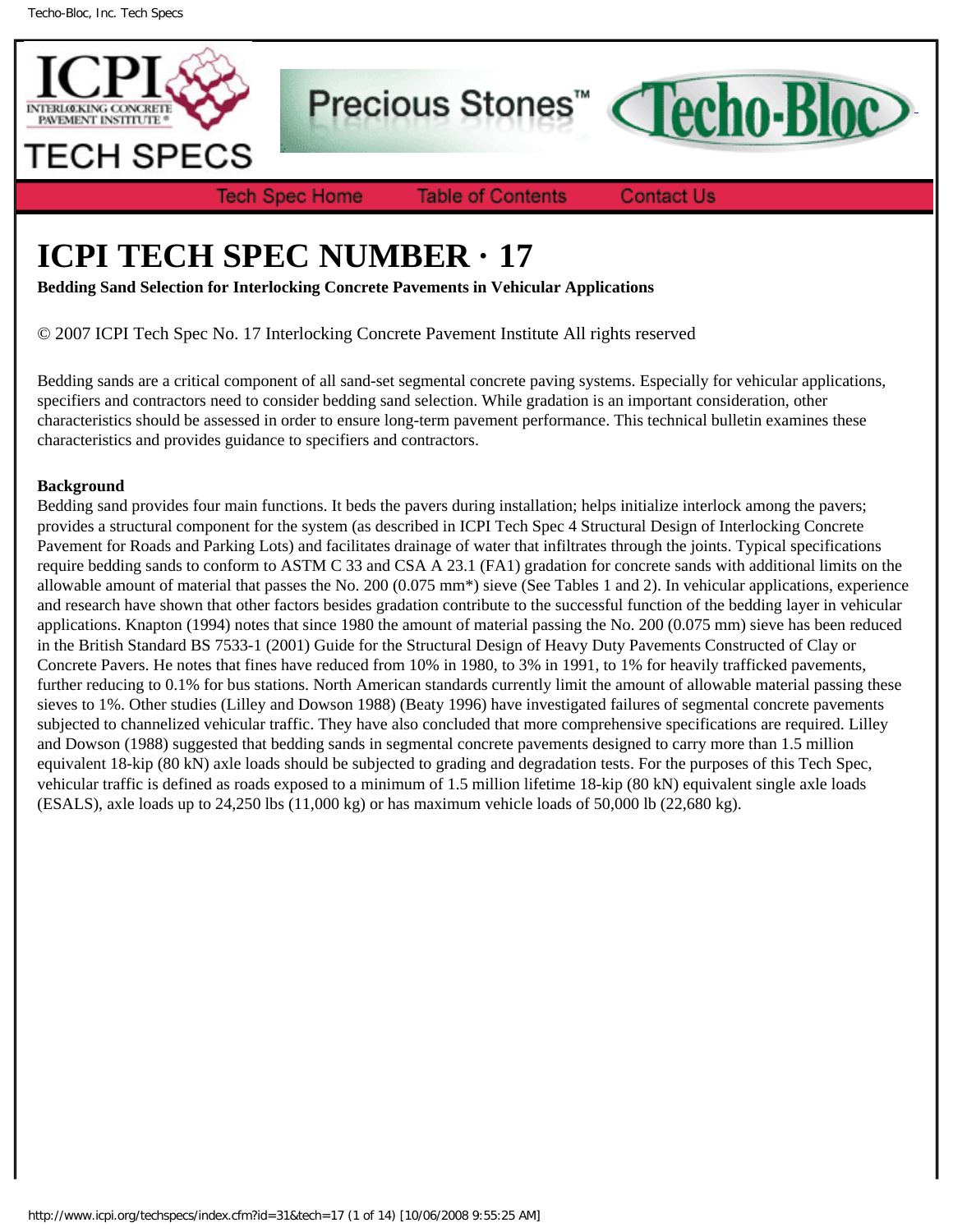| Table 1<br><b>ASTM C 33 requirements</b> |                        | Table 2<br>CSA A23.1 (FA1) requirements |                        |  |
|------------------------------------------|------------------------|-----------------------------------------|------------------------|--|
| <b>Sieve Size</b>                        | <b>Percent Passing</b> | <b>Sieve Size</b>                       | <b>Percent Passing</b> |  |
| $3/8$ in. $(9.5$ mm)                     | 100                    | 10 <sub>mm</sub>                        | 100                    |  |
| No. 4 (4.75 mm)                          | 95 to 100              | 5 <sub>mm</sub>                         | 95 to 100              |  |
| No. 8 (2.36 mm)                          | 85 to 100              | $2.5$ mm                                | 80 to 100              |  |
| No. 16 (1.18 mm)                         | 50 to 85               | $1.25$ mm                               | 50 to 90               |  |
| No. 30 (0.600 mm)                        | 25 to 60               | 0.630 mm                                | 25 to 65               |  |
| No. 50 (0.300 mm)                        | 10 to 30               | $0.315$ mm                              | 10 to 35               |  |
| No. 100 (0.150 mm)                       | 2 to 10                | $0.160$ mm                              | 2 to 10                |  |
| No. 200 (0.075 mm)                       | $0$ to 1               | $0.080$ mm <sup>*</sup>                 | $0$ to 1               |  |

Table 1 and 2. Bedding sands should conform to ASTM and CSA gradations for concrete sand. ICPI also recommends additional limitations on the No. 200 (0.080 mm) sieve as shown above, where no other material property testing is available.

\*Although the ASTM equivalent for the No. 200 sieve size is 75 micron (.075 mm), CSA standards use the German (DIN) and French (ANFOR) standard equivalent sieve size of 80 micron (0.080 mm)

## **Failure Mechanisms**

Failure of the bedding sand layer occurs in channelized vehicular loads from two main actions; structural failure through degradation and saturation due to inadequate drainage. Since bedding sands are located high in the pavement structure, they are subjected to repeated applications of high stress from the passage of vehicles over the pavement (Beaty 1996). This repeated action, particularly from higher bus and truck axle loads that degrades the bedding sand and causes failure. For these applications sand should be selected based on their ability to withstand long-term degradation. Bedding sand permeability also is a significant factor in the selection process. Wherever difficulties have been experienced with laying course materials in heavily trafficked pavements, water has been a major factor (Knapton 1994). As they approach higher moisture levels in service, bedding sands may become unstable. Smaller particle sizes (fines) become suspended in water, forming slurry that lubricates the entire bedding layer. Choosing bedding sand with a gradation as shown in Tables 1 and 2 will help to reduce the risk of poor drainage and instability. However, these sands will be susceptible to drainage problems if they do not have the hardness to withstand long term degradation from vehicular wheel loads.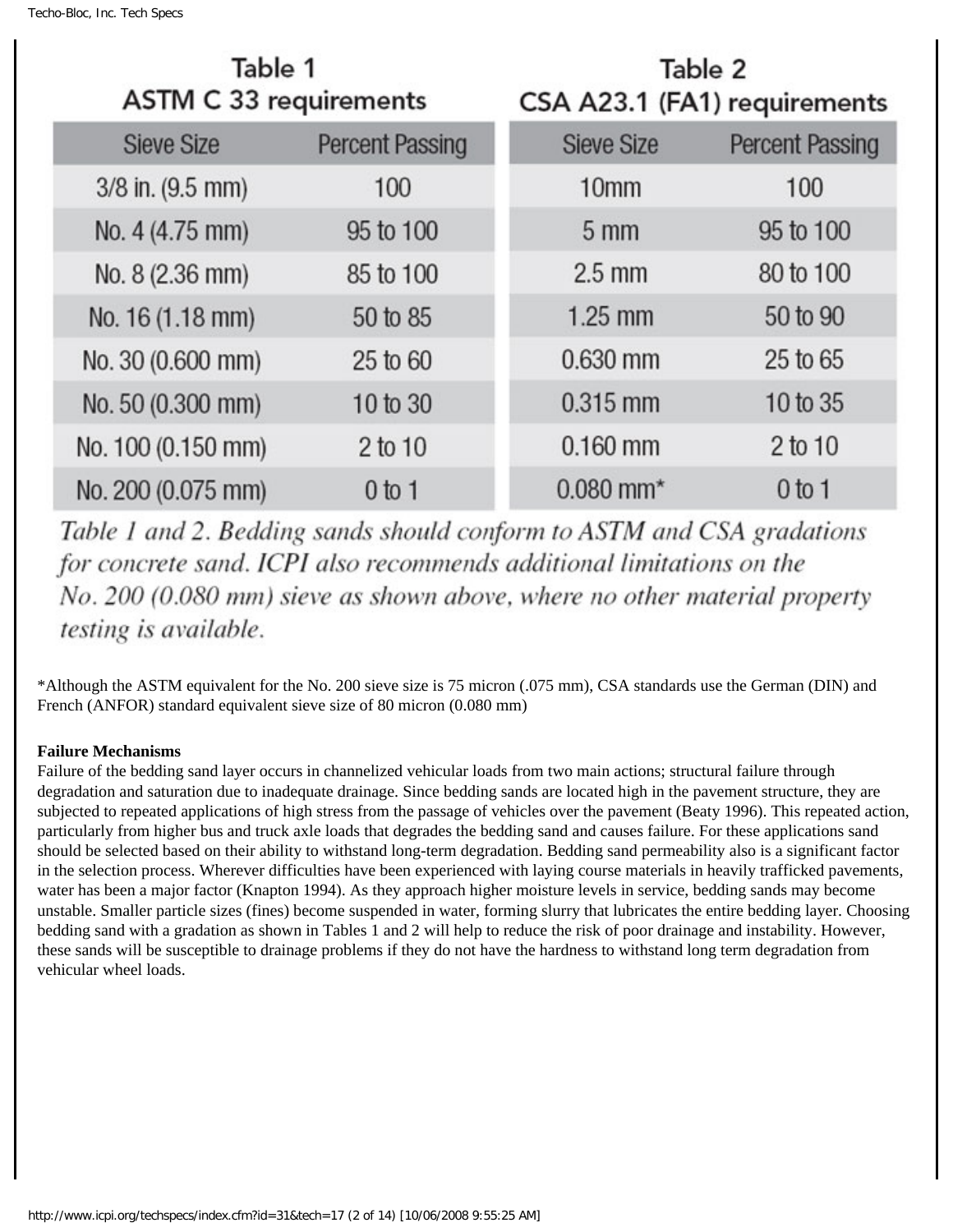

## **Selection and Performance Design Principles-Going beyond gradation**

**Selecting Durable Bedding Sands-**Durability of aggregates has long been understood to be a major factor in pavement performance. ASTM C 88 Soundness of Aggregate by use of Sodium Sulfate or Magnesium Sulfate (ASTM 2005) is an example of a typical test method used by road agencies to assess aggregate durability. The test involves soaking an aggregate in a solution of magnesium or sulfate salts and oven drying. This is repeated for a number of cycles, with each cycle causing salt crystals to grow and degrade the aggregate. The test method takes a minimum of 6 days to complete. The percent loss is then calculated on individual size fractions. This test method, however, is considered highly variable. Jayawickrama, Hossain and Phillips (2006) note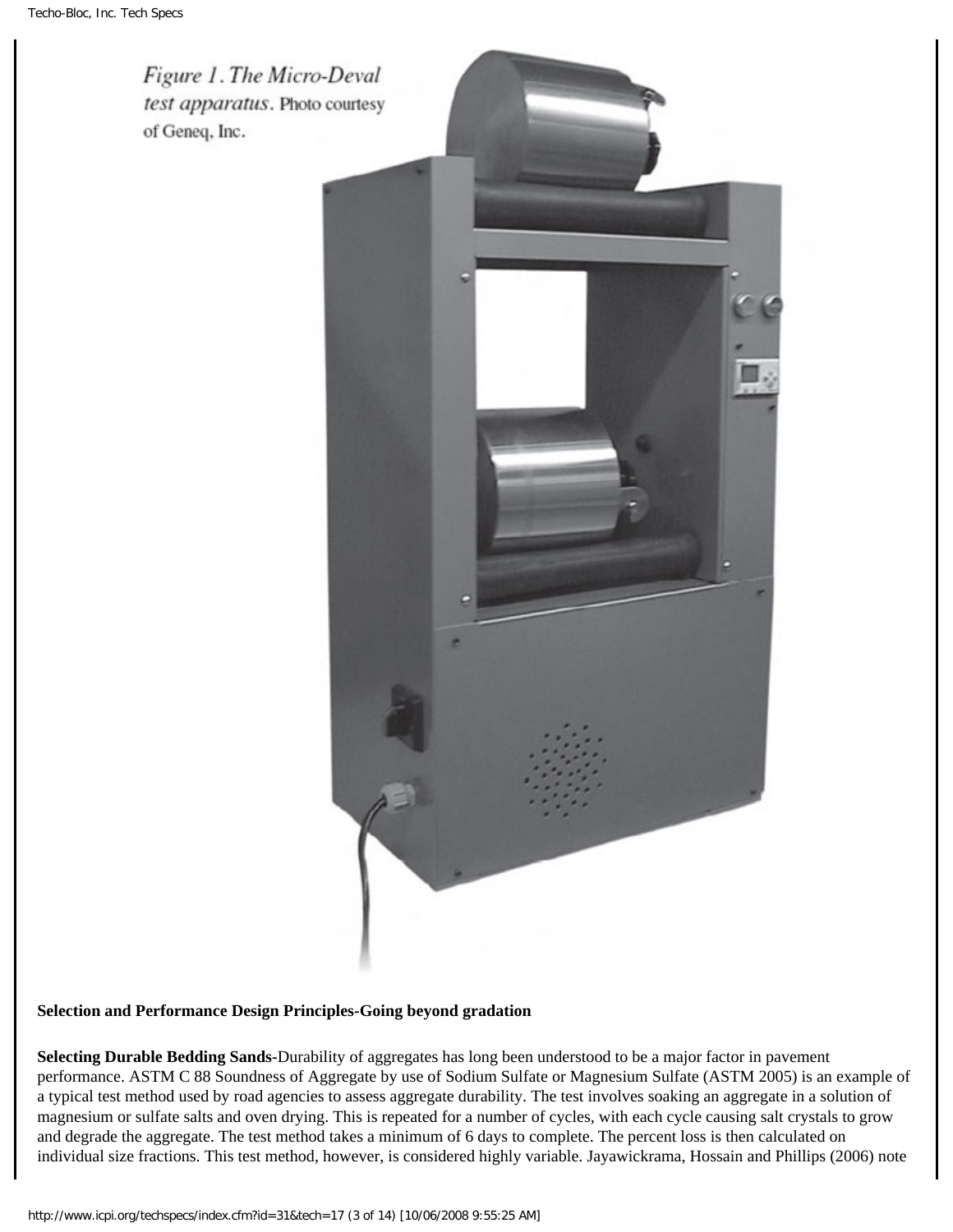that when ASTM initially adopted this test method they recognized the lack of precision, saying, "it may not be suitable for outright rejection of aggregates without confirmation from other tests more closely related to the specific service intended." ICPI recommends using ASTM C 88 as a measure of aggregate durability as long as other material properties described in this bulletin are also considered. The Micro-Deval test is evolving as the test method of choice for evaluating durability of aggregates in North America. Defined by CSA A23.2-23A, The Resistance of Fine Aggregate to Degradation by Abrasion in the Micro-Deval Apparatus (CSA 2004), the test method involves subjecting aggregates to abrasive action from steel balls in a laboratory rolling jar mill. In the CSA test method a 1.1 lb (500 g) representative sample is obtained after washing to remove the No. 200 (0.080 mm) material. The sample is saturated for 24 hours and placed in the Micro-Deval stainless steel jar with 2.75 lb (1250 g) of steel balls and 750 mL of tap water (See Figure 1). The jar is rotated at 100 rotations per minute for 15 minutes. The sand is separated from the steel balls over a sieve and the sample of sand is then washed over an 80 micron (No. 200) sieve. The material retained on the 80 micron sieve is oven dried. The Micro-Deval loss is then calculated as the total loss of original sample mass expressed as a percentage. ASTM and the American Association of State Highway Transportation Officials have both adopted the coarse aggregate version of the MicroDeval test, ASTM D 6928 (2006) and AASHTO TP 58. Both are also considering a version for fine aggregates. Since the test apparatus uses the same size drum and rotates at the same rpm, no modifications to the apparatus are required to perform the fine aggregate test in laboratories currently equipped to perform the coarse aggregate test procedure. A study conducted by the Interlocking Concrete Pavement Institute (ICPI 2004) investigated nine sands from across the United States reported by contractors to have "good to excellent" serviceability in vehicular applications. The results of this study indicated that eight of these sands had Micro-Deval degradation losses less than 8% when measured according to CSA A23.2-23A (CSA 2000). The same study subjected these sands to the ASTM C 88 soundness loss and found that no sample had greater than 6% loss. The Micro-Deval test is recommended as the primary means to characterize bedding sand durability (See Table 4) and the magnesium or sulfate soundness should be considered when the Micro-Deval test is not locally available. The variability of the soundness test method should always be a consideration unless measured in relation to other material properties. A test method similar in nature to Micro-Deval is the Lilley and Dowson test (Lilley Dowson 1998). This test method specifically developed for bedding sands is recognized internationally and is referenced in ICPI manuals Port and Industrial Pavement Design with Concrete Pavers (ICPI 1997) and Airfield Pavement Design with Concrete Pavers (ICPI 1995). This test method is performed on 3 lbs (1.4 kg) randomly selected, oven-dried sand samples with two 1 in. (25 mm) diameter steel balls together weighing 0.3 lb (135 g). Three sub-samples each weighing 0.5 lbs (0.2 kg) are derived from the main sample. Each sub-sample is sieved according to ASTM C 136 then remixed and placed in a nominal liter capacity porcelain jar with the two steel balls. The three jars are rotated at 50 rpm for six hours and sieved again. Sand durability is assessed from resulting increases in the percent passing the No. 50, 100 and 200 (0.300, 0.150, and 0.075 mm) sieves. Developed in the UK, the test is not readily available at laboratories in North America. The CSA Micro-Deval test may be more available. Beaty (1996) demonstrated a correlation between the two tests with a correlation coefficient greater than 0.99. The relationship between the two tests is:

 $L = 1.97 + 1.21$  M Where:  $M = CSA$  Micro-Deval Degradation Loss  $(\%)$  $L =$  Lilley and Dowson Degradation Loss  $(\%)$ 

Beaty's correlation involved a modification to the test procedure by reconstituting the test aggregates into a standard gradation shown in Table 3 and performing the Micro-Deval and Lilley Dowson tests on the re-graded aggregate. In this modified version of the Lilley Dowson test procedure the loss (L) is measured as the total increase in percentage of fines passing the No. 200 (0.075 mm) sieve at the completion of the test. Using the correlation described above, an 8% Micro Deval degradation (See Table 4) would have a corresponding Lilley and Dowson degradation of 12%.

**Assessing Drainage-**Bedding layer drainage is important for early and long term performance of a pavement. One failure documented by Knapton (1993) describes a segmental pavement that was opened to bus traffic and within hours of construction subjected to continuous heavy rain. The bedding sand in this case had a high percentage of fines. As a result of the continuous rainfall, finer sieve fractions in the sand were transported into the drain holes of the underlying concrete slab. With the drainage compromised the bedding sand liquefied and was pumped through the joints of the pavement, resulting in immediate rutting and failure of the system. The pavement was subsequently reconstructed with bedding sand that had 0% material passing the No. 200 (0.075 mm) sieve and reported excellent performance. Although gradation is an important factor in drainage (since it affects permeability) eliminating all of the fines can sometimes be impractical. Therefore, ICPI recommends up to 1% passing the No. 200 (0.075 mm) sieve. Another important material property is permeability. Even specifications that allow up to 3% of fines can result in a five fold decrease in permeability from the lowest to highest percentage passing (Bullen 1998). In research conducted by the Interlocking Concrete Pavement Institute (ICPI 2004) the permeability of "very good to excellent" bedding sands was measured. Using the test method described by ASTM D2434-68 Standard Test Method for Permeability of Granular Soils (Constant Head)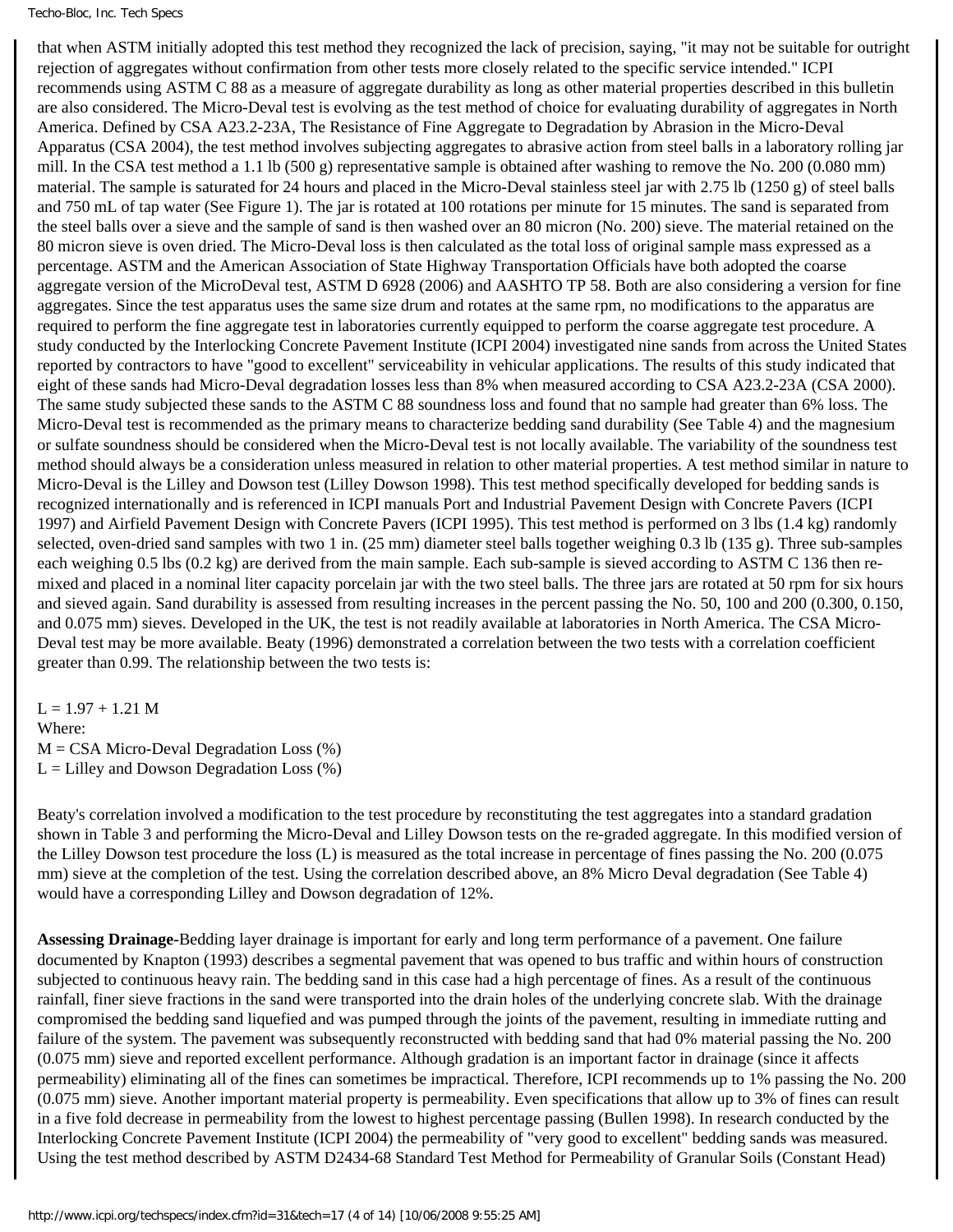(ASTM 2006) the permeabilities ranged from 2.8 in./hr (2.1 x 10 -3 cm/second) to 15.6 in./hr (1.1 x 10 -2 cm/second). These values correspond to fines that range from 0 to 2.5% passing the No. 200 (0.075 mm) sieve but, more importantly they also are associated with Micro-Deval maximum degradation values of 8%. Table 4 indicates a minimum permeability of 2.8 in./hr (2.1 x 10 -3 cm/ second) that should also be considered at the same time as the other primary properties listed.

# Table 3 **Modified Gradation or Reconstituted Aggregates** According to Beaty (1996)

| <b>Sieve Size</b> | <b>Percent Passing</b> |
|-------------------|------------------------|
| 4.75 mm           | 100                    |
| $2.36$ mm         | 90                     |
| $1.18$ mm         | 70                     |
| $0.600$ mm        | 47                     |
| $0.300$ mm        | 20                     |
| $0.150$ mm        | 7                      |
| $0.075$ mm        |                        |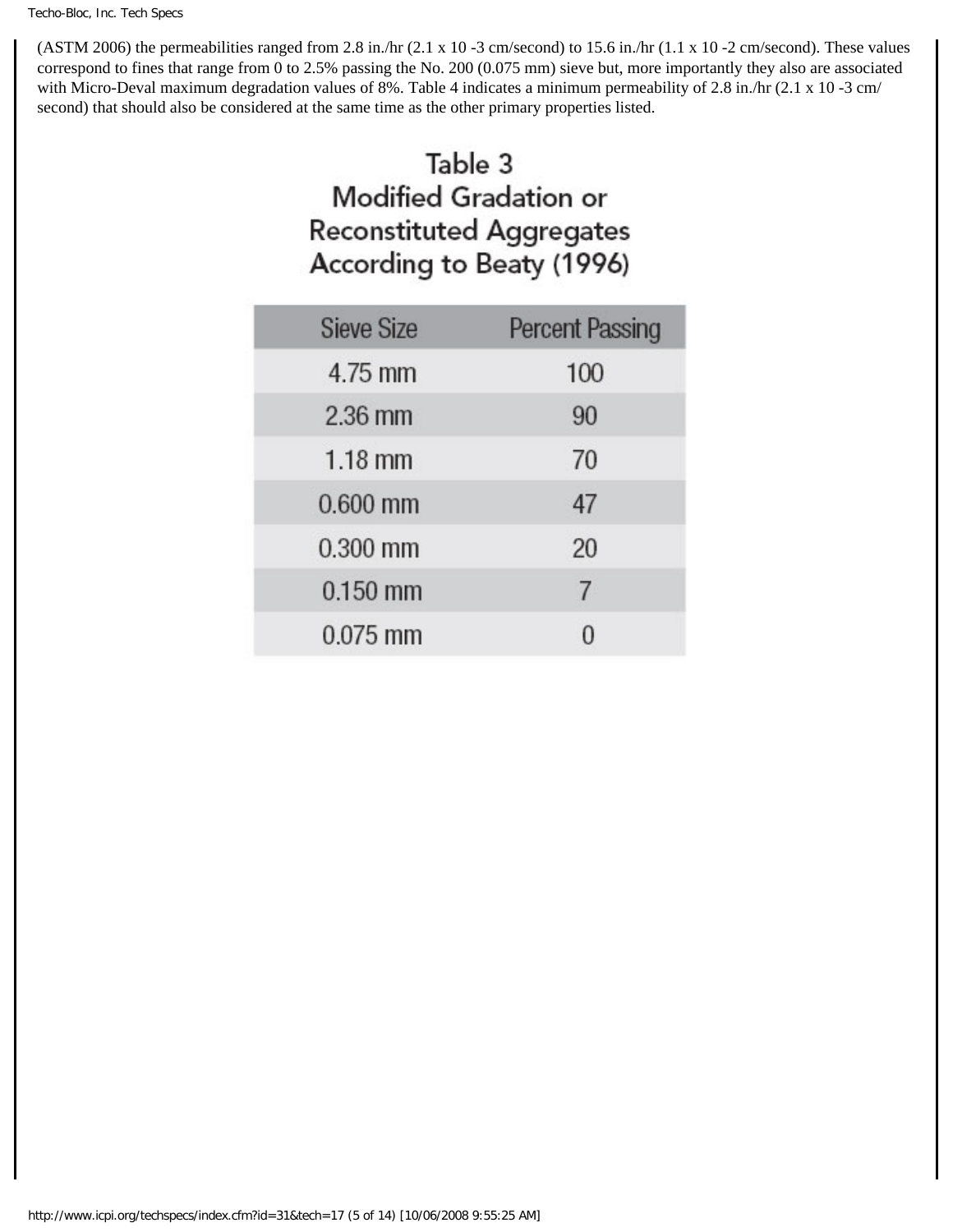

# Figure 2. Typical description of coarse grains according to ASTM D 2488

**Other Material Properties-**Studies have indicated that bedding sand shape plays a role in bedding sand performance. (Knapton 1993) notes that rounded or cubic grains lead to stable sands, whereas more angular grains are frequently associated with sands that fail. The sands tested by ICPI (ICPI 2004) showed that eight of the nine "good to excellent" performing sands were characterized by having a predominance of sub-angular to sub-rounded particle shapes when tested according to ASTM D 2488 Description and Identification of Soils (Visual-Manual Procedure) (ASTM 2000). Specifiers and contractors should consider bedding sand angularity using Figure 2 as a guide. Figure 3 shows a photograph of one of the ICPI test sands at high magnification. Table 4 suggests that a combined percentage of sub-angular to sub-rounded particles should be a minimum of 60%.

**Geology-**Geology of bedding sands has been noted by a number of studies to play an important role in their performance. For example, bedding sand with quartz mineralogy is preferred over crushed sandstones (Knapton 1993). In the study by the Interlocking Concrete Pavement Institute (ICPI 2004), eight of the nine "good to excellent" performing sands were noted to consist predominately of silica minerals with over 80% of the material either quartz or quartzite. Table 4 recommends a minimum 80/20 ratio of silica/carbonate mineralogy. A tenth sample, included in the study (and noted as poor performing in the field) was characterized as having up to 50% carbonate content. Petrographic analysis was conducted according to the Ministry of Transportation of Ontario laboratory method MTO LS-616 Procedure for the Petrographic Analysis of Fine Aggregate (MTO 1996). ASTM C 295 Standard Guide for Petrographic Examination of Aggregates for Concrete (2003) offers an alternative test method. Limestone screenings and stone dust are not recommended for bedding sand. In addition to being unevenly graded and having excessive material passing the No. 200 (0.075 mm) sieve, screenings and stone dust will break down over time from wetting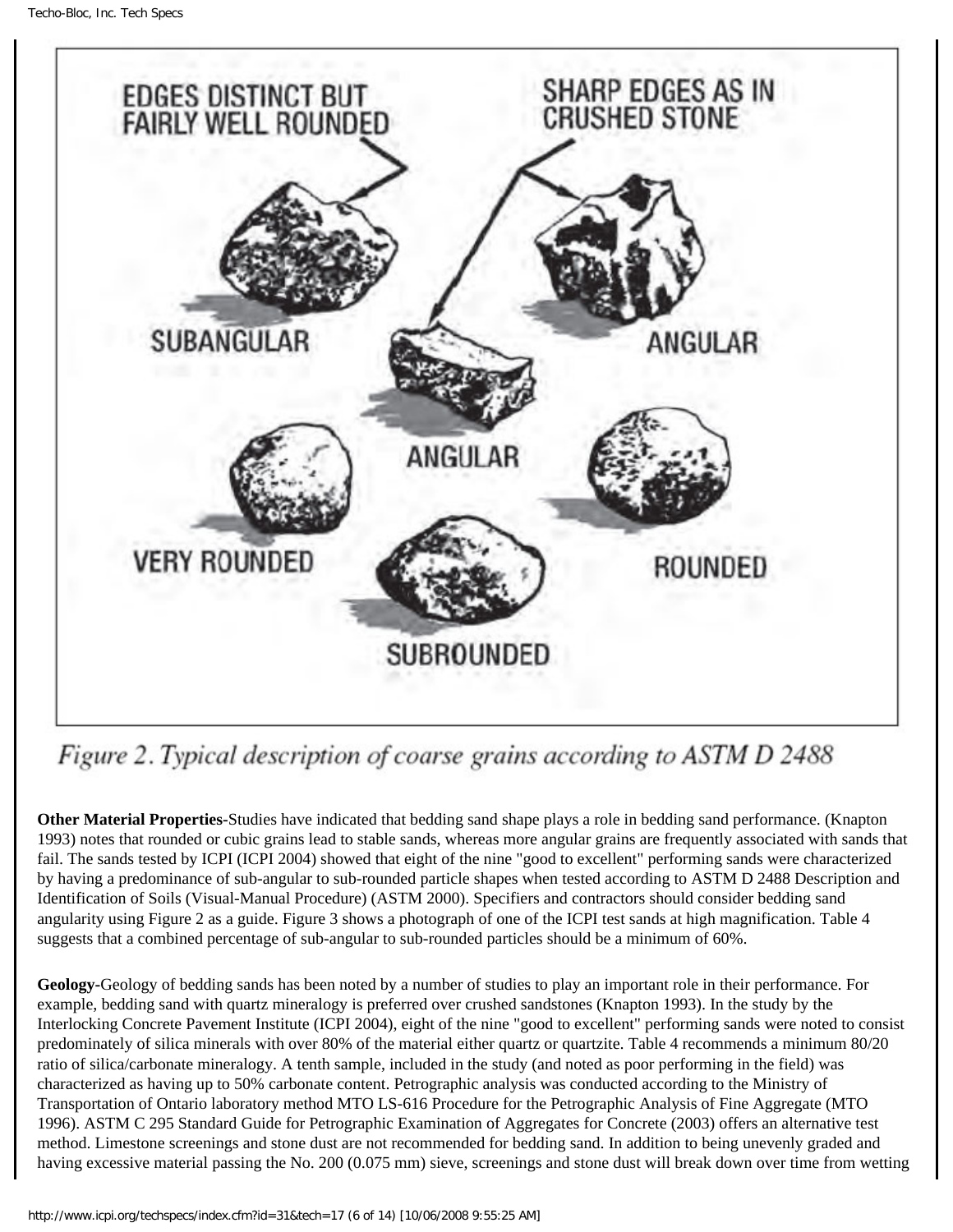#### Techo-Bloc, Inc. Tech Specs

and abrasion due to vehicular loads. Unlike soft limestone screenings and stone dust, hard, durable concrete sand meeting the requirements in Table 4 will not break down easily. Limestone screenings also tend to break down during pavement construction under initial paver compaction. Depressions will eventually appear in the pavement surface with limestone screenings or stone dust.

**Recommended Material Properties-**Table 4 lists the primary and secondary material properties that should be considered when selecting bedding sands for vehicular applications. Bedding sands may exceed the gradation requirement for the maximum amount passing the No. 200 (0.075 mm) sieve as long as the sand meets degradation and permeability recommendations in Table 4. Micro-Deval degradation testing can be replaced with sodium sulfate or magnesium soundness testing as long as this test is accompanied by the other primary material property tests listed in Table 4. Other material properties listed, such as petrography and angularity testing are at the discretion of the specifier and may offer additional insight into bedding sand performance.



Figure 3. Example of sand from the ICPI bedding sand test program with a total combined percentage of sub-angular and subrounded particles equal to 65% according to ASTM D 2488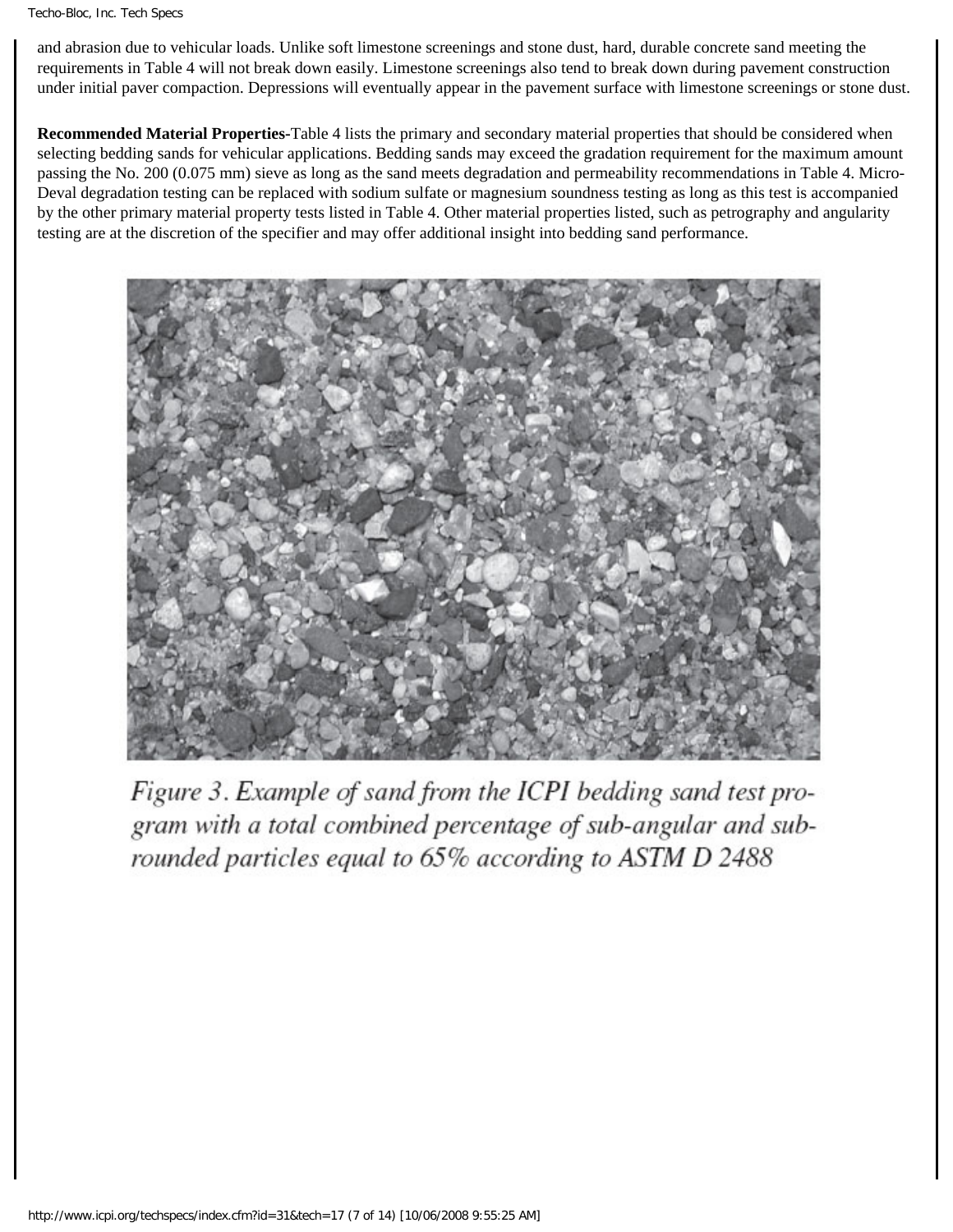

Figure 4. A two-man hand pulled screed



Figure 5. Mechanical screeding is the most efficient method of bedding sand installation

**Role of Bedding Sand in Construction**-Provided that the base was installed according to recommended construction practices and tolerances (See ICPI Tech Spec 2-Construction of Interlocking Concrete Pavements), the bedding sand ensures that the pavers have a uniform slope and meet surface tolerances without surface undulations or "waviness." Sand should be loosely screeded to a nominal thickness of 1 in. (25 mm) for vehicular applications. Screeds can either be pulled by hand or by machine (mechanical screed) as shown in Figures 4 and 5. Mechanical screeding provides the most efficient method. Pavers are placed on the loose uncompacted sand. Contractors should select sand that allows the pavers to be uniformly seated during their initial compaction with a minimum 4000 lb (18kN) force plate compactor. The sand should have sufficient moisture content to allow for adequate compaction. At no times should bedding sand be either "bone dry" or saturated. A moisture content range of 6% to 8 % has been shown to be optimal for most sands (Beaty 1992). Contractors can assess moisture content by squeezing a handful of sand in their hand. Sand at optimal moisture content will hold together when the hand is re-opened without shedding excess water. Although it can be difficult to control the exact moisture content on the job site, uniformity of moisture content can be maintained by covering stock piles with tarps. Digging into sand piles at mid-height to avoid saturated material that may be at the bottom of the pile is also recommended. While on the job site, a contractor should check the hardness of the bedding sand particles. Particles of sufficient hardness will not break under the pressure of a Swiss Army pocket knife. This field test, although not recommended for preselection of bedding sands, helps assess a material at the time of delivery. Table 5 lists the recommended bedding sand properties that need to be considered by a contractor during installation. Interlocking concrete pavements should also be designed and constructed such that the bedding sand should not be able to migrate into the base, or laterally through the edge restraints. Densegraded base aggregates with 5% to 12% fines (the amount passing the No. 200 or 0.075 mm sieve), will ensure that the bedding sand does not migrate down into the base surface. For pavements built over asphalt or concrete bases, it is necessary to provide adequate drainage by providing 2 in. (50 mm) diameter weep holes at the low points in the pavement to drain excess water from the bedding layer. Holes should be filled with washed pea gravel and covered with geotextile to prevent the loss of bedding sand. Figure 6 on the next page shows a detail. Specifiers can visit the ICPI website to download similar details for use in specifications from <www.icpi.org>. To control lateral loss of bedding sand, Figure 7 shows geotextile installed at the interface of a concrete curb. To ensure that the sand cannot migrate through the joints in the curb woven geotextile is placed on top of the aggregated base, extending approximately 1 ft. (300 mm) into the pavement and wrapped up the sides of the curb to fully contain the bedding sand.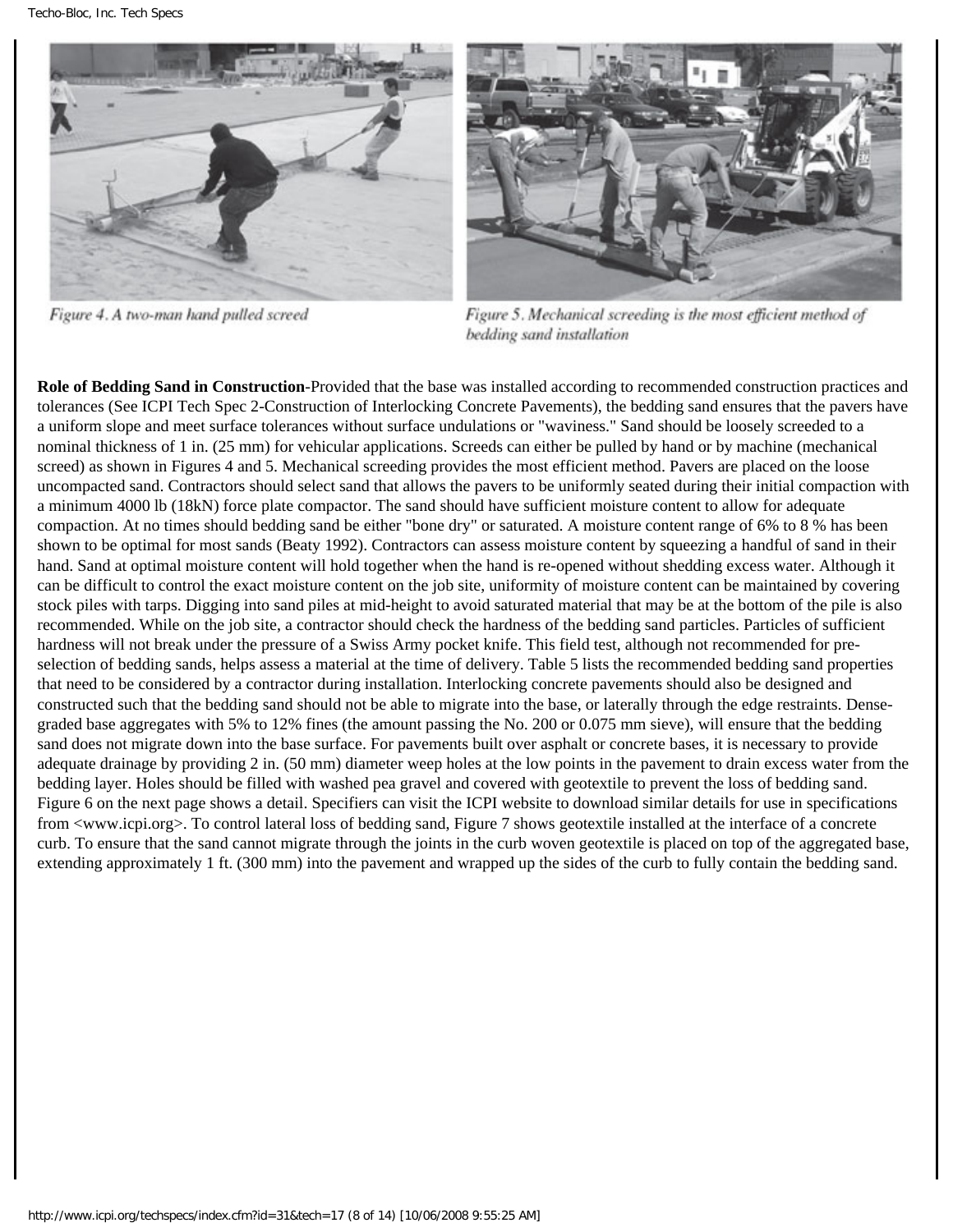## Table 4 Recommended Laboratory Material Properties for Bedding and Joint Sands in Vehicular Applications 1,2

| <b>Material Properties</b>                         | <b>Test Method</b>                     | Recommended<br>Maximum or Minimum                                 |  |
|----------------------------------------------------|----------------------------------------|-------------------------------------------------------------------|--|
| <b>Primary Properties</b>                          |                                        |                                                                   |  |
| Micro-Deval Degradation                            | CSA A23.2-23A                          | Maximum<br>8%                                                     |  |
| <b>Constant Head Permeability</b>                  | <b>ASTM D 2434</b>                     | Minimum<br>$2 \times 10^{-3}$ cm/second<br>$(2.83 \text{ in/hr})$ |  |
| Gradation                                          | ASTM C33<br>CSA A23.1 (FA1)            | Maximum<br>1 % passing No. 200 (0.075)<br>or 0.080 mm) sieve      |  |
| <b>Secondary Properties</b>                        |                                        |                                                                   |  |
| Soundness - Sodium Sulfate<br>or Magnesium Sulfate | Maximum<br>ASTM C88<br>7%              |                                                                   |  |
| Silica (Quartz and Quartzite)/<br>Carbonate Ratio  | <b>MTO LS-616</b><br><b>ASTM C 295</b> | Minimum<br>80/20 ratio                                            |  |
| <b>Angularity and Particle</b><br>Shape            | <b>ASTM D 2488</b>                     | Minimum 60% combined<br>sub- angular and<br>sub-rounded           |  |

Note 1: See "Recommended Material Properties" on page 4 of Tech Spec 17

Note 2: Bedding sand may also be selected based on field performance. Field performance is selected when the specifier or contractor assumes responsibility for the selection and performance of bedding sand not conforming to the properties in Table 4. Field performance as a selection criteria is suggested when the available local materials do not meet the primary material properties suggested in Table 4, but the specifier or contractor can demonstrate to the satisfaction of the owner (or owner's representative), successful historical field performance. In this case the owner should specify the class of vehicular traffic, and the contractor should verify past field performance of the bedding sand under similar vehicular traffic.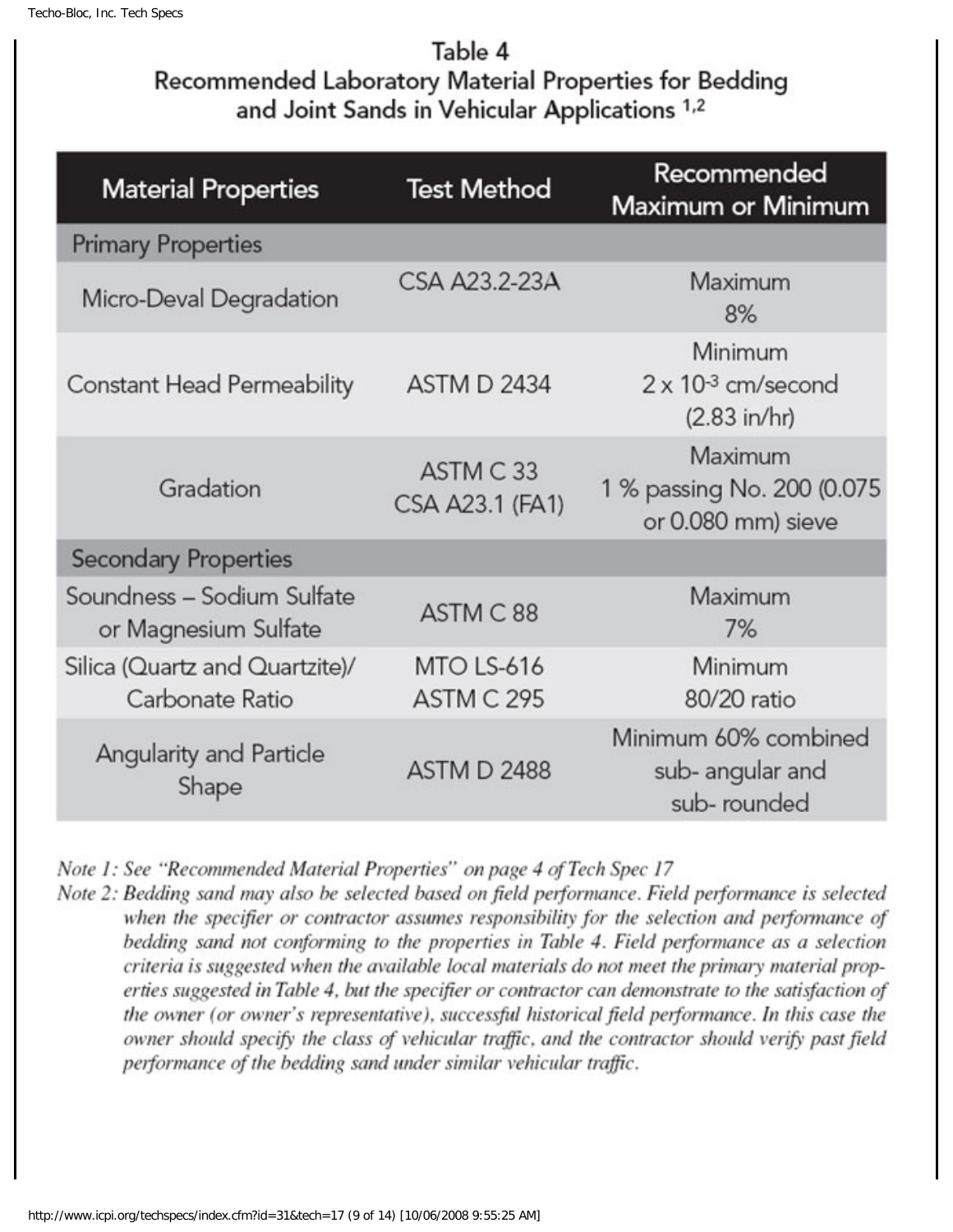## Table 5 Recommended Installation Properties for Bedding Sands in Vehicular Applications

| Primary<br>Properties                          | Test                                                 | Recommended<br>Maximum or<br>Minimum        | Construction<br>Tolerance        | Frequency of<br><b>Field Test</b>                                               |
|------------------------------------------------|------------------------------------------------------|---------------------------------------------|----------------------------------|---------------------------------------------------------------------------------|
| Gradation                                      | ASTM C33 and<br><b>CSA A23.1</b><br>(FA1)            | See Tables 1<br>and 2                       | Not<br>Applicable                | Provided by<br>aggregate<br>supplier every<br>25,000 sf (2,500 m <sup>2</sup> ) |
| <b>Bedding Layer</b><br>Thickness              | Check with<br>ruler                                  | Nominal<br>1 in. (25 mm)                    | $± 3/8$ in.<br>$(10 \text{ mm})$ | By contractor every<br>5,000 to 10,000 sf<br>(500 to 1000 m <sup>2</sup> )      |
| Hardness                                       | <b>Test with Swiss</b><br>army pocket<br>knife blade | No broken<br>particles                      | Not<br>Applicable                | By contractor<br>every 25,000 sf<br>$(2,500 \text{ m}^2)$                       |
| Secondary<br>Properties                        | Test                                                 | Recommended<br>Maximum or<br>Minimum        | Construction<br>Tolerance        | Frequency of<br><b>Field Test</b>                                               |
| Moisture content<br>at time of<br>installation | Hand<br>test                                         | Holds together<br>without shedding<br>water | Not<br>applicable                | While<br>screeding                                                              |

### **Role of Jointing Sand**

Jointing sand provides two primary functions in a segmental concrete pavement; it creates interlock and helps seal the pavement. ICPI recommends that the same material properties listed in Table 4 also apply to jointing sand. Panda and Ghosh (2002) describe laboratory research on pavements using fine and coarse joint sands. Simulated loading consisted of 11-kip (51 kN) over 80 mm pavers with varying joint widths and joint sand gradations. Deflection of the pavement was then measured with coarser sand exhibiting lower deflections. The study concluded that "the coarser the sand, the better the performance." The coarser sands used in the study correspond to the gradations in Tables 1 and 2 and the study recommended joint widths up to 3 / 16 in. (5mm). ICPI recommends joint widths of 2 mm to 5 mm. Contractors can benefit from using one sand source. There are advantages to using the bedding material for the jointing sand during construction. Using one material allows the contractor to monitor and control one sand product on the job site. Over time the joints become filled with detritus, providing some degree of sealing. Regardless of the sand used, segmental concrete pavements will always allow some water penetration through the joints. Coarse bedding sand may require additional effort in sweeping into the joints by the contractor. In some cases, smaller joint widths may require the use of finer graded sand. In this case, the use of mortar sand is recommended. Mortar sand should conform to the gradations of either ASTM C 144 or CSA A179 but should also meet the material property requirements of Table 4. Although joint sand selection is an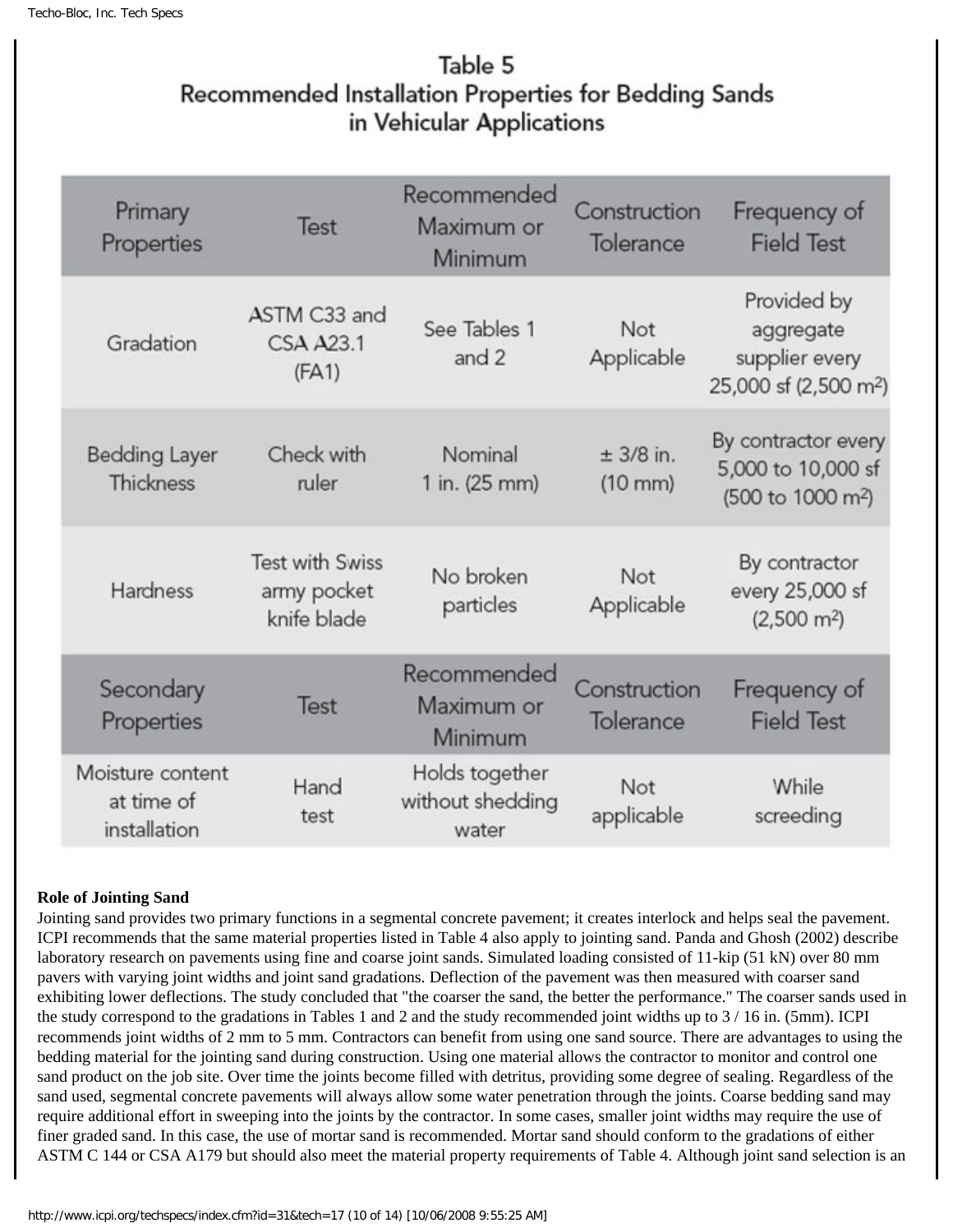important factor, design and construction play a more important role. Considerations such as joint width, ensuring that the sand is swept in dry, degree of compaction, and ensuring the joints are completely filled, are just as critical to the long term success of pavement performance. Information on joint sand installation can be found in ICPI Tech Spec 2-Construction of Interlocking Concrete Pavements (ICPI 2004).



Figure 7. Woven geotextile used to contain bedding sand from migrating laterally. Visit <www.icpi.org> for detail drawings.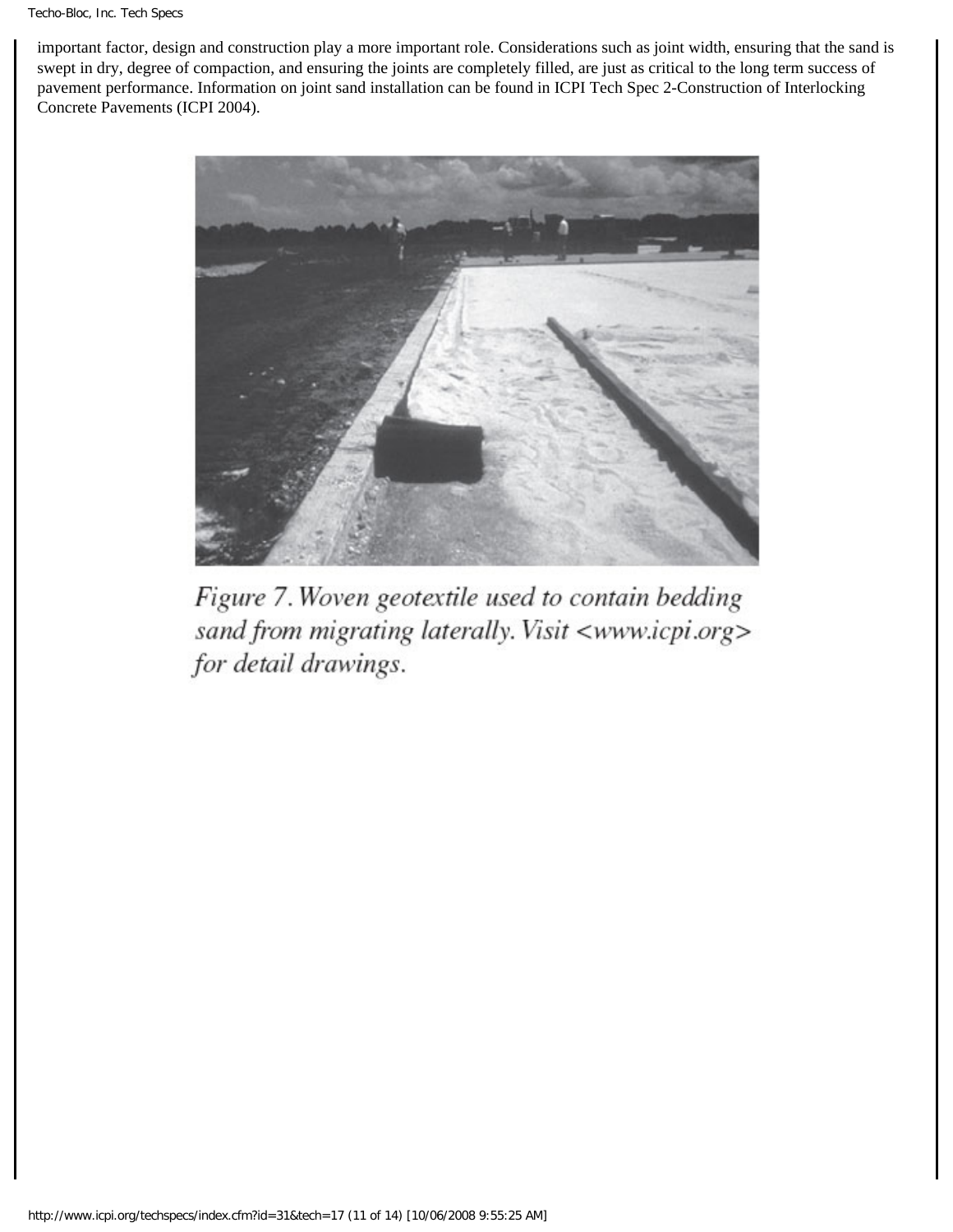

Figure 6. Recommended detail for sand set pavers over a concrete base. Drainage holes provide drainage for water that enters the bedding layer through the joints. The same detail applies for paver overlays on asphalt.

### **References**

ICPI Tech Spec 4-Structural Design of Interlocking Concrete Pavements for Roads and Parking Lots, ICPI Washington, DC, 2004.

CSA A23.1 (FA1) Concrete Materials and Methods of Concrete Construction, Table 4 Grading Limits for Fine Aggregates, Canadian Standards Association, Toronto, Ontario, Canada, 2004.

Knapton J., "Paver Laying Course Materials - State of the Art" in Proceedings of the 2nd International Workshop on Concrete Block Paving, Oslo, Norway, pp. 246 - 264, 1994.

Lilley A.A. and Dowson A.J., "Laying Course Sand for Concrete Block Paving" in Proceedings of the 3rd International Conference on Concrete Block Paving, Rome, Italy, pp. 457-462, 1988.

Beaty A.N.S. "Laying Course Materials: Specification and Performance," in Proceedings of the 5th International Conference on Concrete Block Paving, Tel Aviv, Israel, pp. 129-139, 1996.

ASTM C 88 Soundness of Aggregate by use of Sodium Sulfate or Magnesium Sulfate, Annual Book of ASTM Standards, Vol. 4.02, American Society for Testing and Materials, Conshohocken, Pennsylvania, 2005.

Jayawickrama, Hossain and Phillips, Evaluation of Aggregate Durability Using Micro-Deval Test, Transportation Research Board 2006 Annual Meeting, 2006.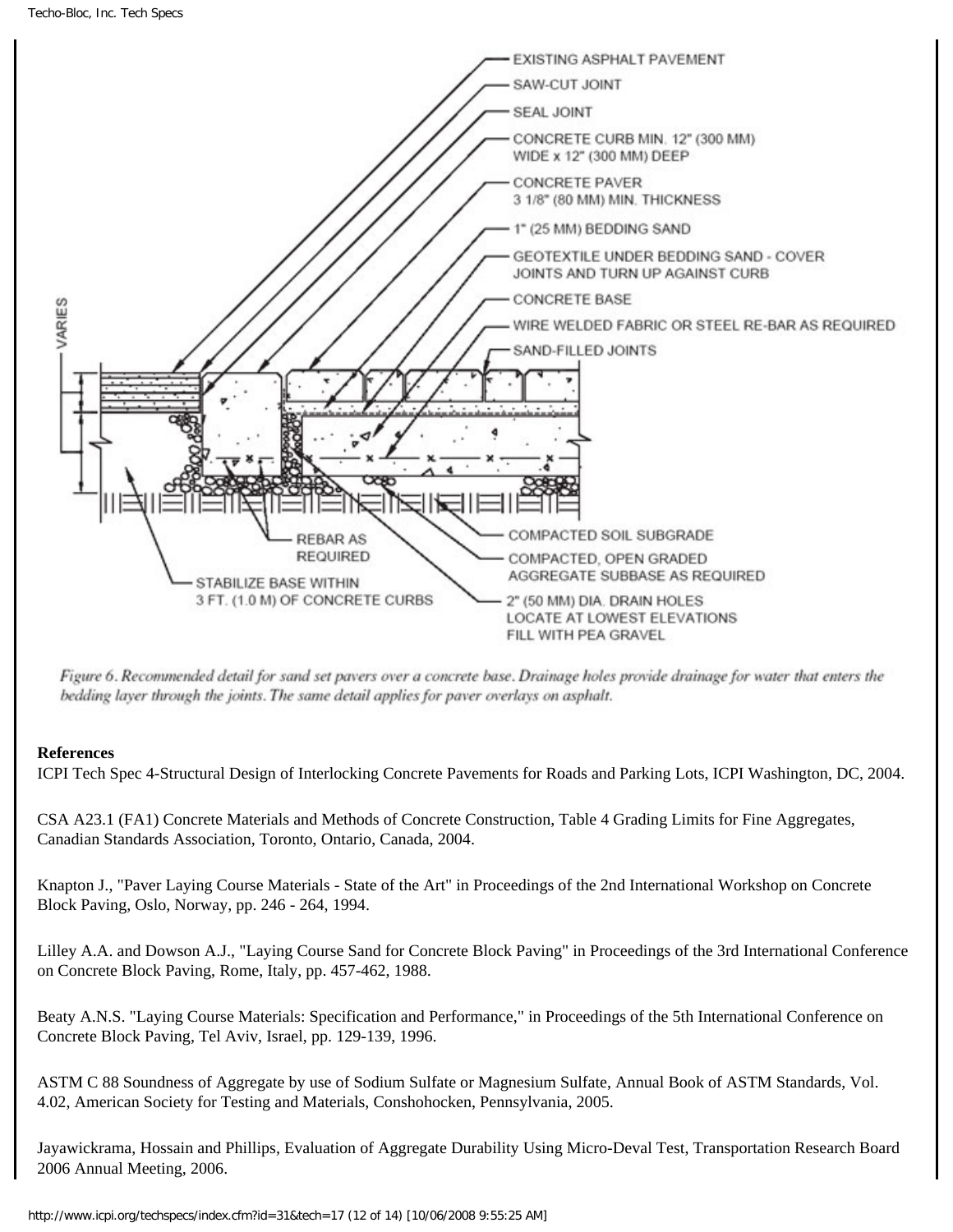CSA A23.2-23A, The Resistance of Fine Aggregate to Degradation by Abrasion in the Micro-Deval Apparatus, Canadian Standards Association, Toronto, Ontario, Canada, 2004.

ASTM D 6928 Standard Test Method for Resistance of Coarse Aggregate to Degradation by Abrasion in the Micro Deval Apparatus, Annual Book of ASTM Standards, Vol. 4.03, American Society for Testing and Materials, Conshohocken, Pennsylvania, 2006.

ICPI Bedding Sand Laboratory Testing, File no. L04-0127AT, DAVROC Testing Laboratories, ICPI Washington DC, USA 2004.

ICPI 1997, Port and Industrial Pavement Design with Concrete Pavers, Second Edition, ICPI Washington DC, 1997.

Knapton J., The Nature and Classification of Bedding Sand, Proc. BIBM 1993, pp 135-141, Washington, DC, 1993.

Bullen F. and Knapton J., "The Role of Bedding Sands in Segmental Paving Instability," in Proceedings of the 3rd International Workshop on Concrete Block Paving, Cartagena, Colombia, May 1013, 1998 pp. 36-1 to 36-4, 1998.

ASTM D 2434-68 Permeability of Granular Soils (Constant Head), Annual Book of ASTM Standards, Vol. 4.08, American Society for Testing and Materials, Conshohocken, Pennsylvania, 2006.

ASTM D 2488 Description and Identification of Soils (VisualManual Procedure), Annual Book of ASTM Standards, Vol. 4.08, American Society for Testing and Materials, Conshohocken, Pennsylvania, 2000.

MTO LS - 616 Procedure for the Petrographic Analysis of Fine Aggregate, Ministry of Transportation Ontario, Downsview Ontario, Canada, 2005.

ASTM C 295 Standard Guide for Petrographic Examination of Aggregates for Concrete, Annual Book of ASTM Standards, Vol. 4.02, American Society for Testing and Materials, Conshohocken, Pennsylvania, 2003.

ICPI Tech Spec 2-Construction of Interlocking Concrete Pavements ICPI, Washington, DC, 2004.

Beaty, A., "Predicting the Performance of Bedding Sands," in Proceedings of the 4th International Conference on Concrete Block Paving, Auckland, New Zealand, pp. 273-284, 1992.

Panda and Ghosh, "Structural Behavior of Concrete Block Paving-Sand in Bed and Joints," Journal of Transportation Engineering, March 2002.

ASTM C 144 Standard Specification for Aggregate for Masonry Mortar, Annual Book of ASTM Standards, Vol. 4.05, American Society for Testing and Materials, Conshohocken, Pennsylvania, 2002.

CSA A 179 Mortar and Grout for Unit Masonry, Canadian Standards Association, Toronto, Ontario, Canada, 2004.